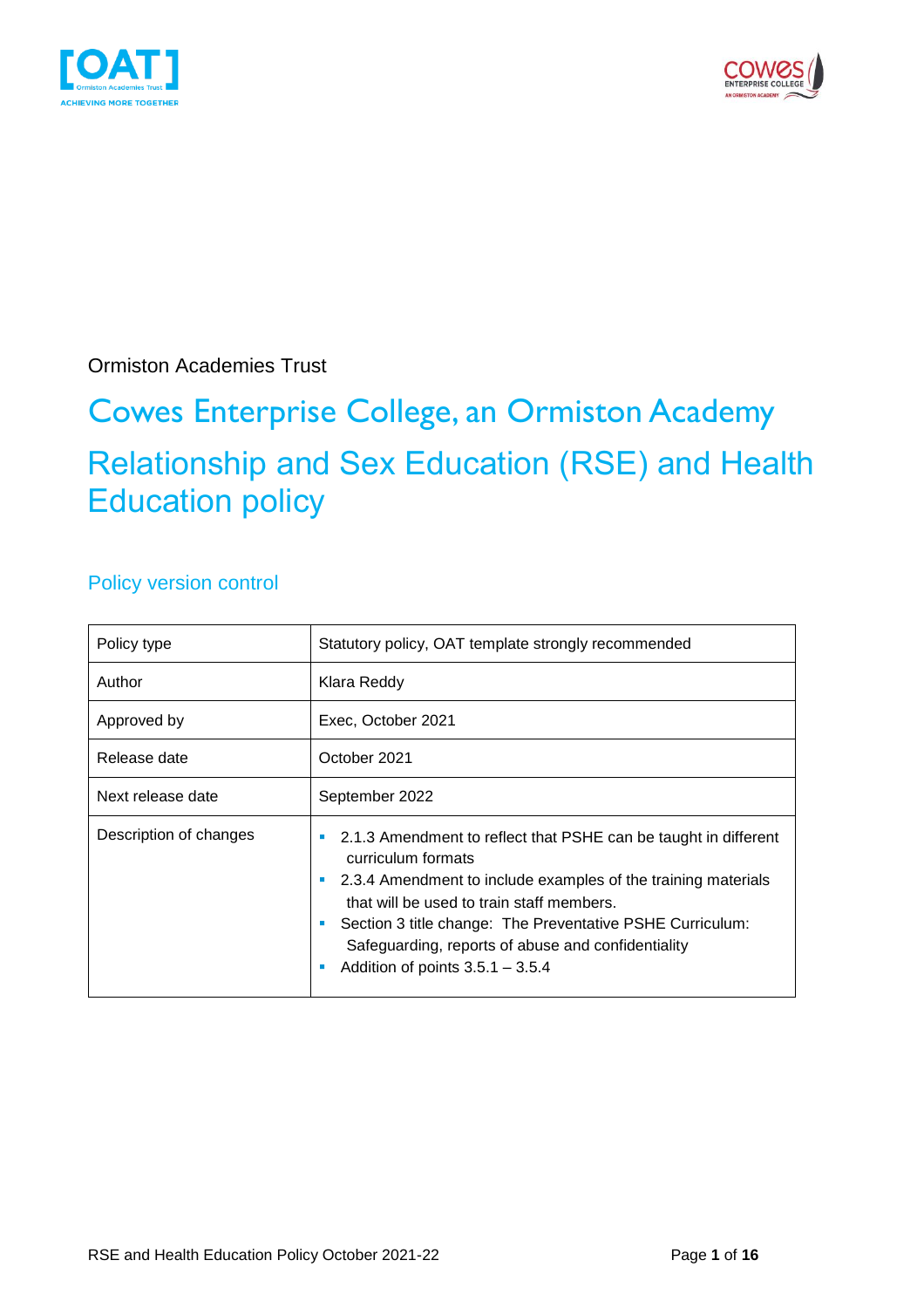



# **Contents**

| 1. |         |                                                                                      |  |
|----|---------|--------------------------------------------------------------------------------------|--|
|    | 1.1.    |                                                                                      |  |
|    | 1.2.    |                                                                                      |  |
|    | 1.2.1.  |                                                                                      |  |
|    | 1.2.2.  |                                                                                      |  |
|    | 1.2.3.  |                                                                                      |  |
|    | 1.3.    |                                                                                      |  |
|    | 1.4.    |                                                                                      |  |
| 2. |         |                                                                                      |  |
|    | 2.1.    |                                                                                      |  |
|    | 2.2.    |                                                                                      |  |
|    |         |                                                                                      |  |
|    | 2.2.1.  |                                                                                      |  |
|    | 2.2.2.  |                                                                                      |  |
|    | 2.2.3.  |                                                                                      |  |
|    | 2.2.4.  |                                                                                      |  |
|    | 2.2.5.  |                                                                                      |  |
|    |         |                                                                                      |  |
|    | 2.2.6.  |                                                                                      |  |
|    | 2.2.7.  |                                                                                      |  |
|    | 2.2.8.  |                                                                                      |  |
|    | 2.2.9.  |                                                                                      |  |
|    | 2.2.10. |                                                                                      |  |
|    | 2.2.11. |                                                                                      |  |
|    | 2.2.12. |                                                                                      |  |
|    | 2.2.13. |                                                                                      |  |
|    | 2.3.    |                                                                                      |  |
| 3. | 9       | The Preventative PSHE Curriculum: Safeguarding, reports of abuse and confidentiality |  |
| 4. |         |                                                                                      |  |
| 5. |         |                                                                                      |  |
| 6. |         |                                                                                      |  |
|    |         |                                                                                      |  |
|    |         |                                                                                      |  |
|    |         |                                                                                      |  |
|    |         |                                                                                      |  |
|    |         |                                                                                      |  |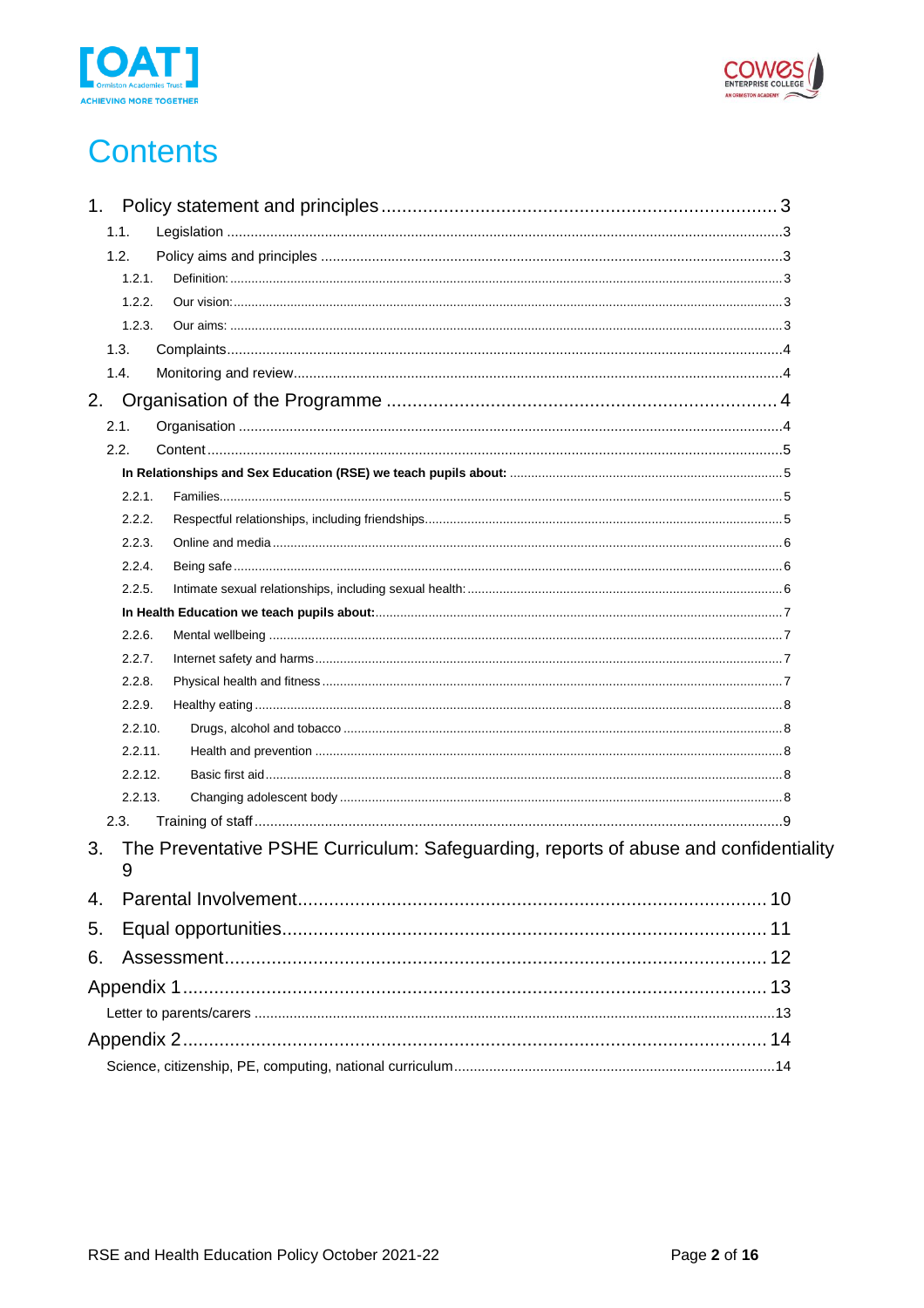



# <span id="page-2-0"></span>1. Policy statement and principles

# <span id="page-2-1"></span>1.1. Legislation

This policy will be compliant with the following guidance:

- DfE 'Relationship Education, Relationships and Sex Education (RSE) and Health Education' Statutory guidance
- DfE 'Science, PE, Computing, Citizenship programmes of study: key stage 3'
- DfE 'Science, PE, Computing, Citizenship programmes of study: key stage 4'

# <span id="page-2-2"></span>1.2. Policy aims and principles

## <span id="page-2-3"></span>*1.2.1. Definition:*

Relationship and sex education (RSE) is defined as:

*A programme designed to give young people the information they need to help them develop healthy, nurturing relationships of all kinds, not just intimate relationships. It should enable them to know what a healthy relationship looks like and what makes a good friend, a good colleague and a successful marriage or other type of committed relationship. It should also cover contraception, developing intimate relationships and resisting pressure to have sex (and not applying pressure). It should teach what is acceptable and unacceptable behaviour in relationships. This will help pupils understand the positive effects that good relationships have on their mental wellbeing, identify when relationships are not right and understand how such situations can be managed.*

### <span id="page-2-4"></span>*1.2.2. Our vision:*

*By the time they leave year 11 our pupils will be able to make informed decisions with regard to their own health (including sexual health) and personal well-being whilst having regard for the well-being and rights of others.*

### <span id="page-2-5"></span>*1.2.3. Our aims:*

Our academy is committed to relationships and sex education which:

- 1.2.3.1. Is an identifiable part of our personal, social, health and economic (PSHE) education curriculum, which has planned, timetabled lessons across all the Key Stages
- 1.2.3.2. Is taught by staff regularly trained in RSE and PSHE (with expert visitors invited in to enhance and supplement the programme where appropriate)
- 1.2.3.3. Works in partnership with parents and carers, informing them about what their children will be learning and about how they can contribute at home
- 1.2.3.4. Delivers lessons where pupils feel safe and encourages participation by using a variety of teaching approaches with opportunities to develop critical thinking and relationship skills
- 1.2.3.5. Is based on reliable sources of information, including about the law and legal rights, and distinguishes between fact and opinion
- 1.2.3.6. Promotes safe, equal, caring and enjoyable relationships and discusses real-life issues appropriate to the age and stage of pupils, including friendships, families, consent, relationship abuse, sexual exploitation and safe relationships online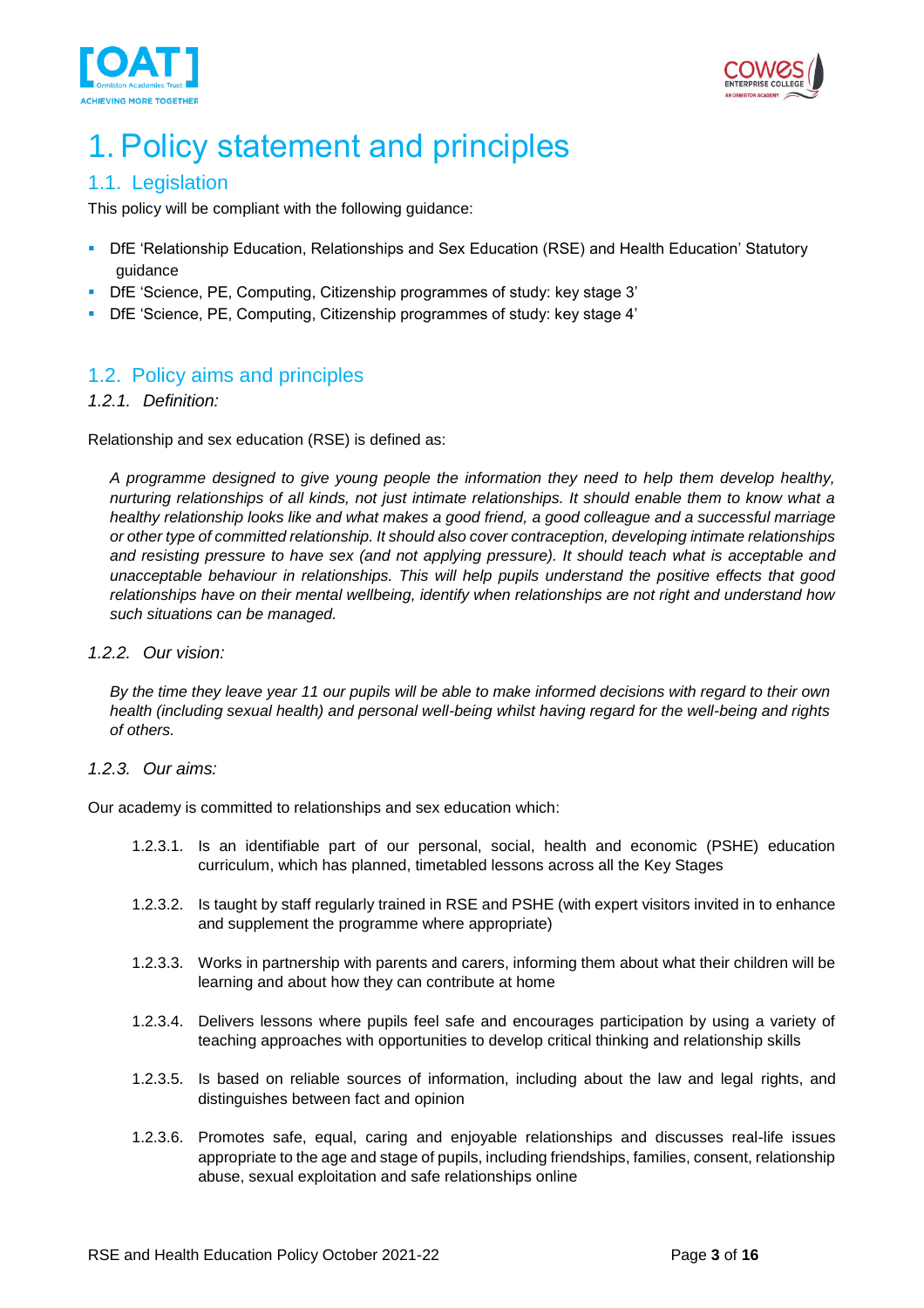



- 1.2.3.7. Gives a positive view of human sexuality, with honest and medically accurate information, so that pupils can learn about their bodies and sexual and reproductive health in ways that are appropriate to their age and maturity
- 1.2.3.8. Gives pupils opportunities to reflect on values and influences (such as from peers, media, faith and culture) that may shape their attitudes to relationships and sex, and nurtures respect for different views
- 1.2.3.9. Includes learning about how to get help and treatment from sources such as the school nurse and other health and advice services, including reliable information online
- 1.2.3.10. Fosters gender equality and LGBTQ+ (lesbian, gay, bisexual, trans, questioning) equality and challenges all forms of discrimination in RSE lessons and in every-day school life
- 1.2.3.11. Meets the needs of all pupils with their diverse experiences including those with special educational needs and disabilities
- 1.2.3.12. Seeks pupils' views about RSE so that teaching can be made relevant to their real lives and assessed and adapted as their needs change
- 1.2.3.13. This policy is consistent with all other policies adopted by OAT / the academy and is written in line with current legislation and guidance.

# <span id="page-3-0"></span>1.3. Complaints

- 1.3.1. All complaints are dealt with under the OAT Complaints Policy.
- 1.3.2. Complaints should be made in writing and will follow the OAT complaint procedures and set timescales. The handling of complaints may be delegated to an appropriate person.

# <span id="page-3-1"></span>1.4. Monitoring and review

- 1.4.1. This policy will be reviewed annually or in the following circumstances:
- changes in legislation and / or government guidance
- as a result of any other significant change or event
- in the event that the policy is determined not to be effective
- 1.4.2. This policy will be reviewed by the principal in conjunction with the PSHE coordinator on an annual basis. Any changes needed to the policy, including changes to the programme, will be implemented by the principal.
- 1.4.3. Any changes to the policy will be clearly communicated to all members of staff involved in the Relationships and Sex Education (RSE) and Health Education programme.

# <span id="page-3-2"></span>2. Organisation of the Programme

# <span id="page-3-3"></span>2.1. Organisation

- 2.1.1. RSE and Health education are coordinated by Jemma Harding, the Vice Principal who is responsible for the overall planning, implementation and review of the programme.
- 2.1.2. RSE and Health education will be conducted in accordance with legislation and DfE statutory guidance2 and will be monitored and reviewed on an annual basis.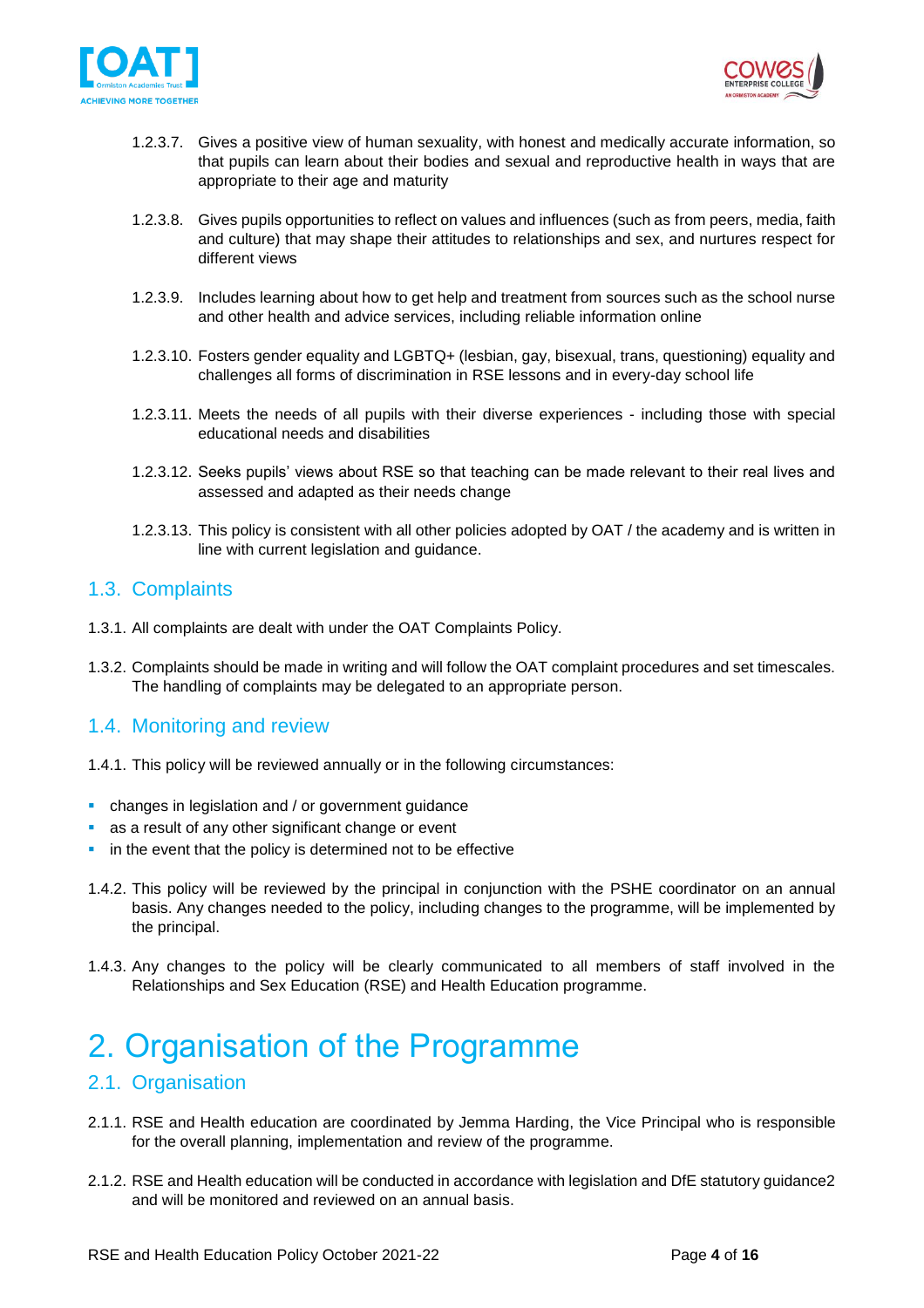



2.1.3. The majority of the programme will be devliered through the Everyone Matters Curriculum and be supported by the delivery of the national curriculum in citizenship, science, physical education and computing2. Pupils can be taught in mixed ability, mixed gender or single sex groupings. There will be additional expert input from external agencies.

# <span id="page-4-0"></span>2.2. Content

## <span id="page-4-1"></span>*In Relationships and Sex Education (RSE) we teach pupils about:*

### <span id="page-4-2"></span>*2.2.1.Families*

Pupils should know:

- 2.2.1.1. that there are different types of committed, stable relationships.
- 2.2.1.2. how these relationships might contribute to human happiness and their importance for bringing up children.
- 2.2.1.3. what marriage is, including their legal status e.g. that marriage carries legal rights and protections not available to couples who are cohabiting or who have married, for example, in an unregistered religious ceremony.
- 2.2.1.4. why marriage is an important relationship choice for many couples and why it must be freely entered into.
- 2.2.1.5. the characteristics and legal status of other types of long-term relationships.
- 2.2.1.6. the roles and responsibilities of parents with respect to raising of children, including the characteristics of successful parenting.
- 2.2.1.7. how to: determine whether other children, adults or sources of information are trustworthy: judge when a family, friend, intimate or other relationship is unsafe (and to recognise this in others' relationships); and, how to seek help or advice, including reporting concerns about others, if needed.

### <span id="page-4-3"></span>*2.2.2.Respectful relationships, including friendships*

- 2.2.2.1. the characteristics of positive and healthy friendships (in all contexts, including online) including: trust, respect, honesty, kindness, generosity, boundaries, privacy, consent and the management of conflict, reconciliation and ending relationships. This includes different (nonsexual) types of relationship.
- 2.2.2.2. practical steps they can take in a range of different contexts to improve or support respectful relationships.
- 2.2.2.3. how stereotypes, in particular stereotypes based on sex, gender, race, religion, sexual orientation or disability, can cause damage (e.g. how they might pressurise non-consensual behaviour or encourage prejudice).
- 2.2.2.4. that in school and in wider society they can expect to be treated with respect by others, and that in turn they should show due respect to others, including people in positions of authority and due tolerance of other people's beliefs.
- 2.2.2.5. about different types of bullying (including cyberbullying), the impact of bullying, responsibilities of bystanders to report bullying and how and where to get help.
- 2.2.2.6. that some types of behaviour within relationships are criminal, including violent behaviour and coercive control.
- 2.2.2.7. what constitutes sexual harassment and sexual violence and why these are always unacceptable.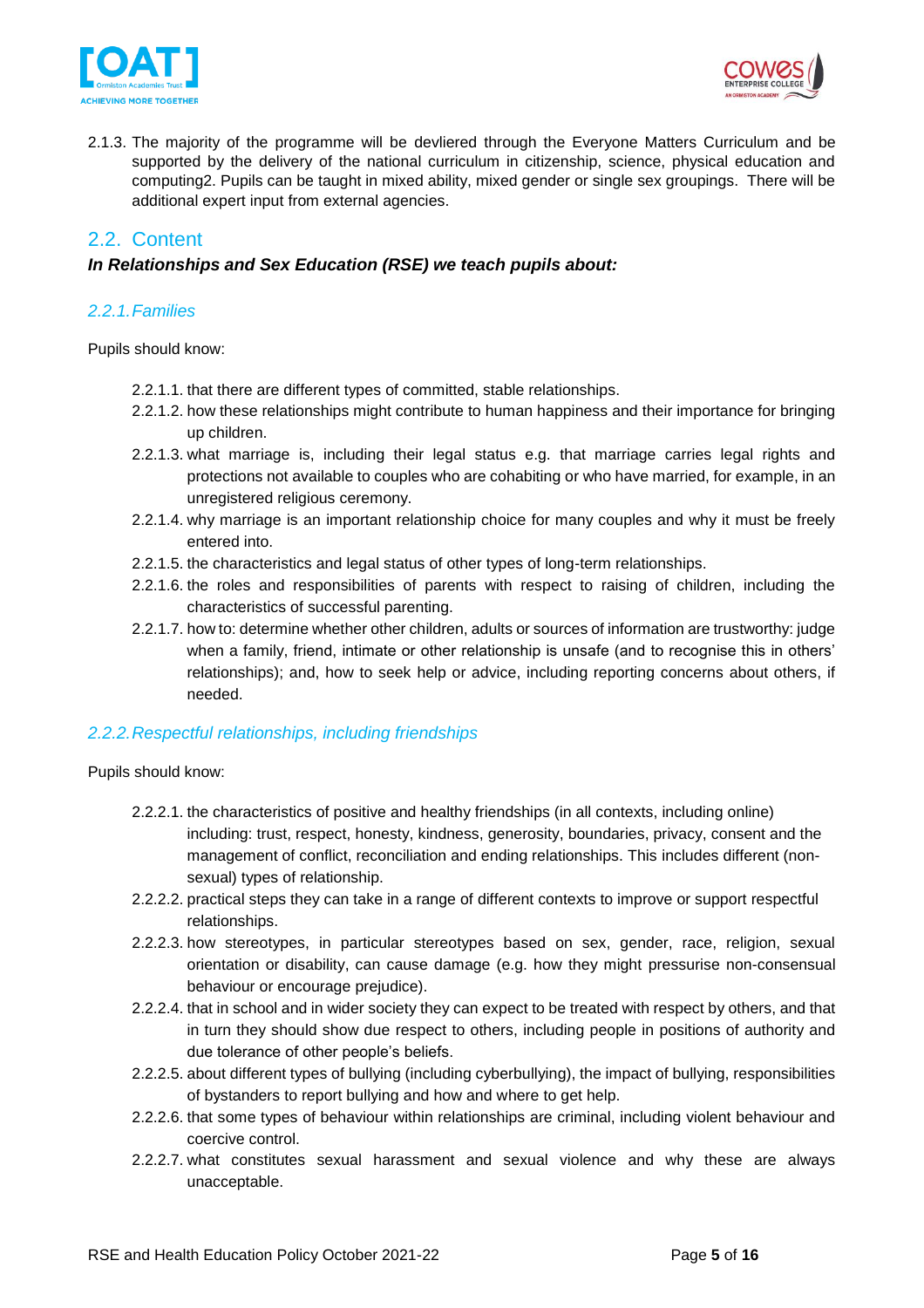



2.2.2.8. the legal rights and responsibilities regarding equality (particularly with reference to the protected characteristics as defined in the Equality Act 2010) and that everyone is unique and equal.

## <span id="page-5-0"></span>*2.2.3.Online and media*

#### Pupils should know:

- 2.2.3.1. their rights, responsibilities and opportunities online, including that the same expectations of behaviour apply in all contexts, including online.
- 2.2.3.2. about online risks, including that any material someone provides to another has the potential to be shared online and the difficulty of removing potentially compromising material placed online.
- 2.2.3.3. not to provide material to others that they would not want shared further and not to share personal material which is sent to them.
- 2.2.3.4. what to do and where to get support to report material or manage issues online.
- 2.2.3.5. the impact of viewing harmful content.
- 2.2.3.6. that specifically sexually explicit material e.g. pornography presents a distorted picture of sexual behaviours, can damage the way people see themselves in relation to others and negatively affect how they behave towards sexual partners.
- 2.2.3.7. that sharing and viewing indecent images of children (including those created by children) is a criminal offence which carries severe penalties including jail.
- 2.2.3.8. how information and data is generated, collected, shared and used online.

### <span id="page-5-1"></span>*2.2.4.Being safe*

Pupils should know:

- 2.2.4.1. the concepts of, and laws relating to, sexual consent, sexual exploitation, abuse, grooming, coercion, harassment, rape, domestic abuse, forced marriage, honour-based violence and FGM, and how these can affect current and future relationships.
- 2.2.4.2. how people can actively communicate and recognise consent from others, including sexual consent, and how and when consent can be withdrawn (in all contexts, including online).

### <span id="page-5-2"></span>*2.2.5.Intimate sexual relationships, including sexual health:*

- 2.2.5.1. how to recognise the characteristics and positive aspects of healthy one-to-one intimate relationships, which include mutual respect, consent, loyalty, trust, shared interests and outlook, sex and friendship.
- 2.2.5.2. that all aspects of health can be affected by choices they make in sex and relationships, positively or negatively, e.g. physical, emotional, mental, sexual and reproductive health and wellbeing.
- 2.2.5.3. the facts about reproductive health, including fertility and the potential impact of lifestyle on fertility for men and women.
- 2.2.5.4. that there are a range of strategies for identifying and managing sexual pressure, including understanding peer pressure, resisting pressure and not pressurising others.
- 2.2.5.5. that they have a choice to delay sex or to enjoy intimacy without sex.
- 2.2.5.6. the facts about the full range of contraceptive choices, efficacy and options available.
- 2.2.5.7. the facts around pregnancy including miscarriage.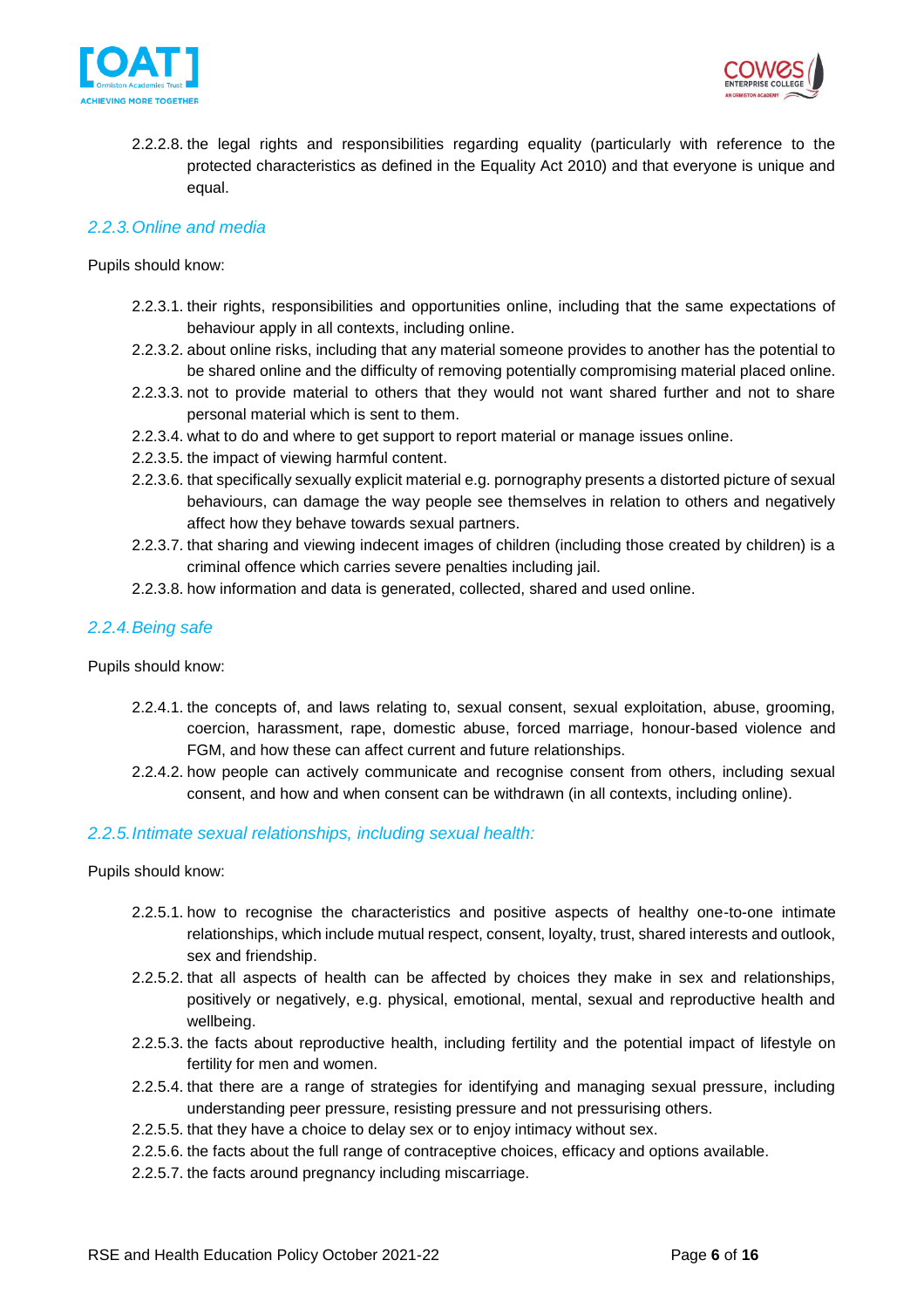



- 2.2.5.8. that there are choices in relation to pregnancy (with medically and legally accurate, impartial information on all options, including keeping the baby, adoption, abortion and where to get further help).
- 2.2.5.9. how the different sexually transmitted infections (STIs), including HIV/AIDs, are transmitted, how risk can be reduced through safer sex (including through condom use) and the importance of and facts about testing.
- 2.2.5.10. about the prevalence of some STIs, the impact they can have on those who contract them and key facts about treatment.
- 2.2.5.11. how the use of alcohol and drugs can lead to risky sexual behaviour.
- 2.2.5.12. how to get further advice, including how and where to access confidential sexual and reproductive health advice and treatment.

## <span id="page-6-0"></span>*In Health Education we teach pupils about:*

### <span id="page-6-1"></span>*2.2.6.Mental wellbeing*

Pupils should know:

- 2.2.6.1. how to talk about their emotions accurately and sensitively, using appropriate vocabulary.
- 2.2.6.2. that happiness is linked to being connected to others.
- 2.2.6.3. how to recognise the early signs of mental wellbeing concerns.
- 2.2.6.4. common types of mental ill health (e.g. anxiety and depression).
- 2.2.6.5. how to critically evaluate when something they do or are involved in has a positive or negative effect on their own or others' mental health.
- 2.2.6.6. the benefits and importance of physical exercise, time outdoors, community participation and voluntary and service-based activities on mental wellbeing and happiness.

### <span id="page-6-2"></span>*2.2.7.Internet safety and harms*

Pupils should know:

- 2.2.7.1. the similarities and differences between the online world and the physical world, including: the impact of unhealthy or obsessive comparison with others online (including through setting unrealistic expectations for body image, how people may curate a specific image of their life online, over-reliance on online relationships including social media, the risks related to online gambling including the accumulation of debt, how advertising and
- 2.2.7.2. information is targeted at them and how to be a discerning consumer of information online.
- 2.2.7.3. how to identify harmful behaviours online (including bullying, abuse or harassment) and how to report, or find support, if they have been affected by those behaviours.

### <span id="page-6-3"></span>*2.2.8.Physical health and fitness*

- 2.2.8.1. the positive associations between physical activity and promotion of mental wellbeing, including as an approach to combat stress.
- 2.2.8.2. the characteristics and evidence of what constitutes a healthy lifestyle, maintaining a healthy weight, including the links between an inactive lifestyle and ill health, including cancer and cardio-vascular ill-health.
- 2.2.8.3. about the science relating to blood, organ and stem cell donation.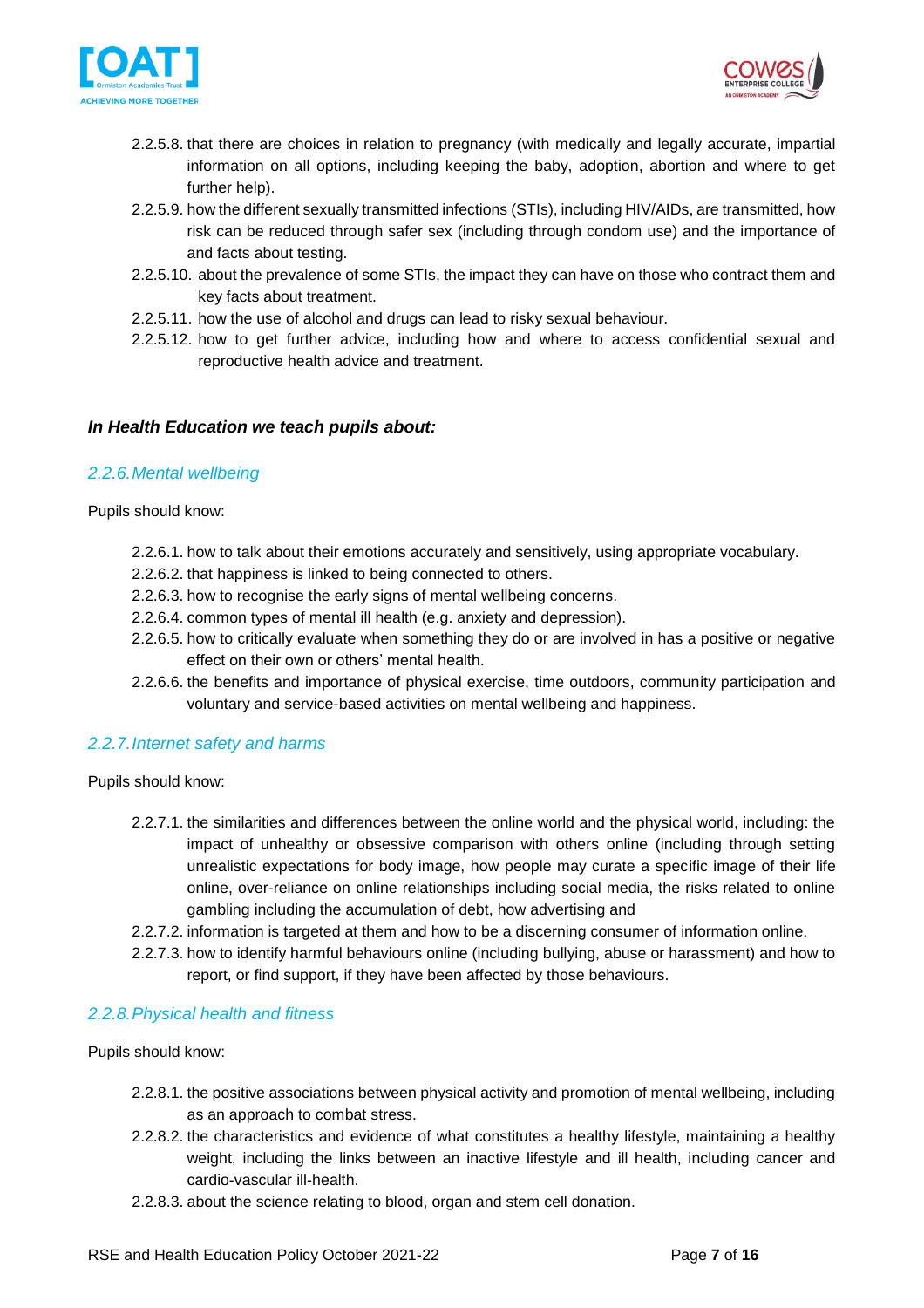



# <span id="page-7-0"></span>*2.2.9.Healthy eating*

#### Pupils should know:

2.2.9.1. how to maintain healthy eating and the links between a poor diet and health risks, including tooth decay and cancer.

## <span id="page-7-1"></span>*2.2.10. Drugs, alcohol and tobacco*

Pupils should know:

- 2.2.10.1. the facts about legal and illegal drugs and their associated risks, including the link between drug use, and the associated risks, including the link to serious mental health conditions.
- 2.2.10.2. the law relating to the supply and possession of illegal substances.
- 2.2.10.3. the physical and psychological risks associated with alcohol consumption and what constitutes low risk alcohol consumption in adulthood.
- 2.2.10.4. the physical and psychological consequences of addiction, including alcohol dependency.
- 2.2.10.5. awareness of the dangers of drugs which are prescribed but still present serious health risks.
- 2.2.10.6. the facts about the harms from smoking tobacco (particularly the link to lung cancer), the benefits of quitting and how to access support to do so.

## <span id="page-7-2"></span>*2.2.11. Health and prevention*

Pupils should know:

- 2.2.11.1. about personal hygiene, germs including bacteria, viruses, how they are spread, treatment and prevention of infection, and about antibiotics.
- 2.2.11.2. about dental health and the benefits of good oral hygiene and dental flossing, including healthy eating and regular check-ups at the dentist.
- 2.2.11.3. (late secondary) the benefits of regular self-examination and screening.
- 2.2.11.4. the facts and science relating to immunisation and vaccination.
- 2.2.11.5. the importance of sufficient good quality sleep for good health and how a lack of sleep can affect weight, mood and ability to learn.

### <span id="page-7-3"></span>*2.2.12. Basic first aid*

Pupils should know:

- 2.2.12.1. basic treatment for common injuries.
- 2.2.12.2. life-saving skills, including how to administer CPR
- 2.2.12.3. the purpose of defibrillators and when one might be needed.

### <span id="page-7-4"></span>*2.2.13. Changing adolescent body*

- 2.2.13.1. key facts about puberty, the changing adolescent body and menstrual wellbeing.
- 2.2.13.2. the main changes which take place in males and females, and the implications for emotional and physical health.
- 2.2.14. External experts may be invited to assist from time to time with the delivery of the sex and relationship education programme, but will be expected to comply with the provisions of this policy.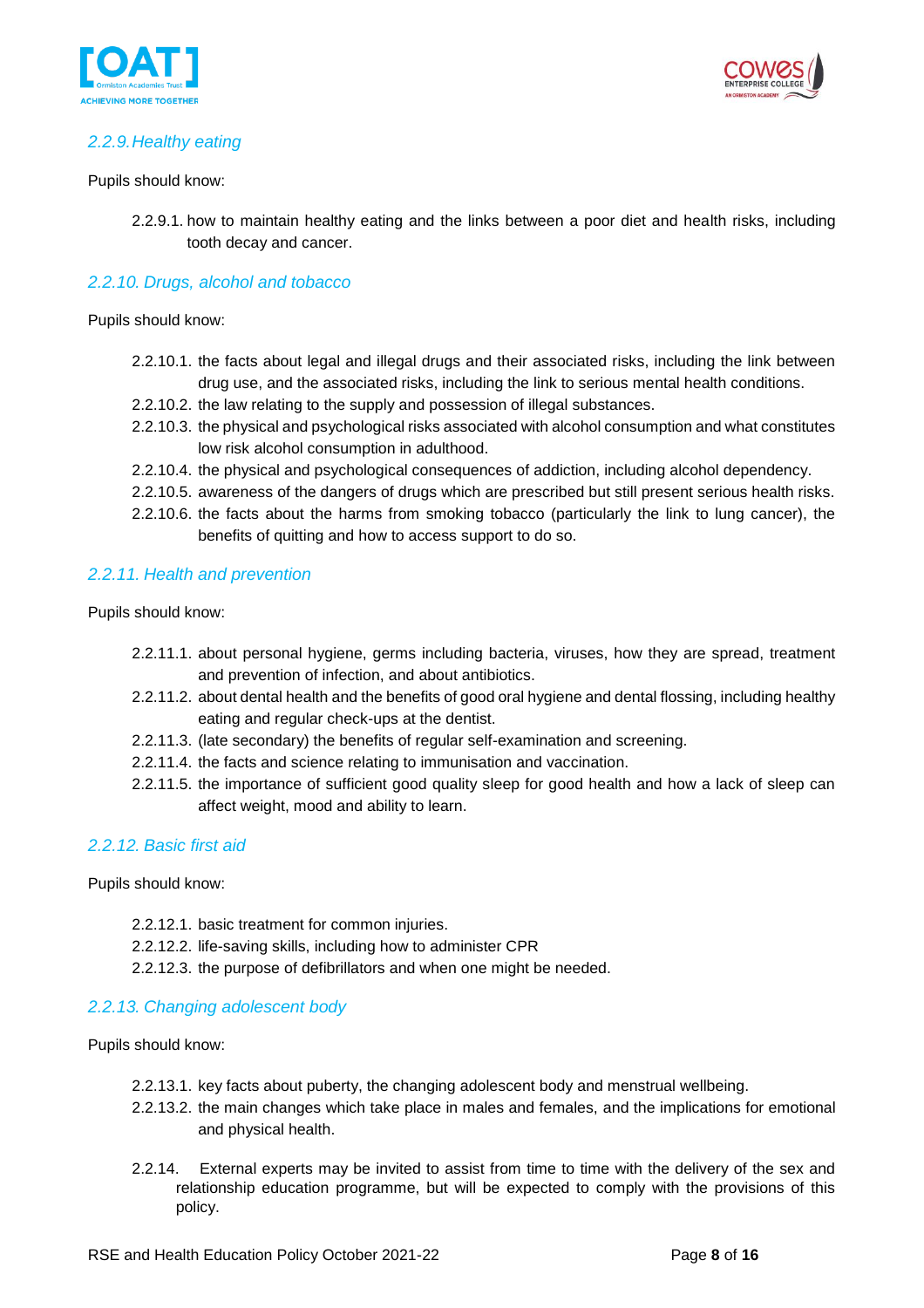



2.2.15. Relationships and sex education and health education form part of the curriculum in every year group. Our programmes of study by year group / key stage are available to view on the academy website.

# <span id="page-8-0"></span>2.3. Training of staff

- 2.3.1. All staff members at the academy will undergo training on a timely basis to ensure they are up-to-date with the relationship and sex education and health education programme.
- 2.3.2. Training of staff will also be scheduled around any updated guidance on the programme and any new developments in content.
- 2.3.3. The academy will ensure that teachers receive training on the best practice principles as outlined by the PSHE Association on creating a safe learning environment. To include:
	- Setting ground rules
	- Distancing the learning
	- The safe handling of questions
	- The protection of vulnerable learners
	- Signposting for further help and support
- 2.3.4 The academy will use resources including the National College training materials as well as the PSHE resources published by the DfE to train staff members in the teaching of PSHE.

# <span id="page-8-1"></span>3. The Preventative PSHE Curriculum: Safeguarding, reports of abuse and confidentiality

- 3.1. At the heart of these subjects there is a focus on keeping children safe, we play an important role in preventative education. Keeping Children Safe in Education (KCSIE) sets out that all schools and colleges should ensure children are taught about safeguarding, including how to stay safe online, as part of providing a broad and balanced curriculum.
- 3.2. We follow good practice guidelines allowing children an open forum to discuss potentially sensitive issues. Such discussions can lead to increased safeguarding reports. Children will be made aware of how to raise their concerns or make a report and how any report will be handled. This process will include when they have a concern about a friend or peer.
- 3.3. All staff know what to do if a pupil tells them that they are being abused or neglected or are witnessing abuse. Staff know how to manage the requirement to maintain an appropriate level of confidentiality. This means only involving those who need to be involved, such as the Designated Safeguarding Lead (or deputy) and children's social care. Staff will never promise a child that they will not tell anyone about a report of abuse, as this may ultimately not be in the best interests of the child.
- 3.4. When we invite external agencies in to support delivery of these subjects, we will agree in advance of the session how a safeguarding report should be dealt with by the external visitor. We will ensure that children understand how confidentiality will be handled in a lesson and what might happen if they choose to make a report.
- 3.5. Addressing Sexual Violence and Sexual Harassment in the PSHE curriculum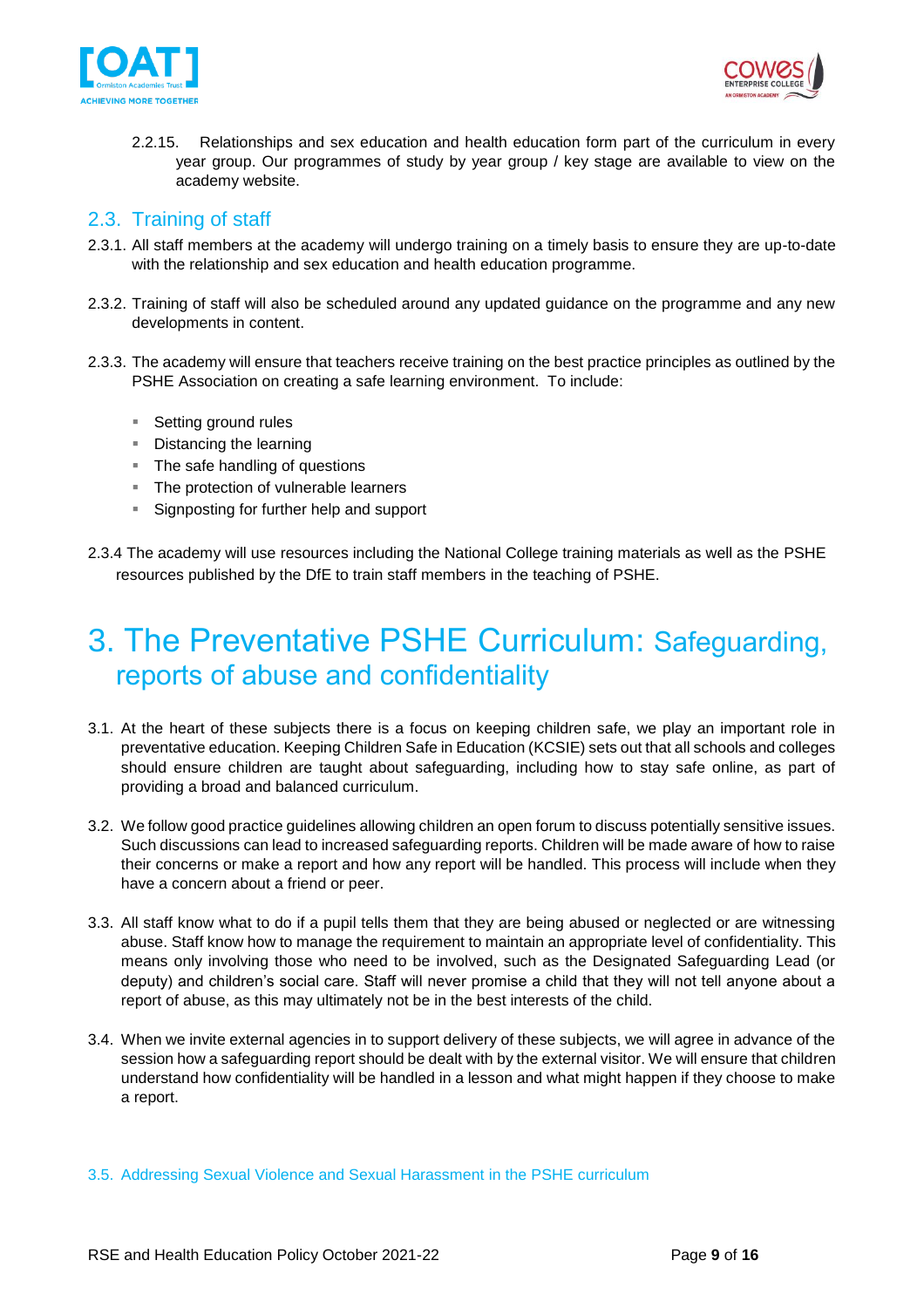



- 3.5.1 Sexual violence and sexual harassment can occur between two children **of any age and sex** from primary through to secondary stage into colleges. It can occur through a group of children sexually assaulting or sexually harassing a single child or a group of children. Sexual violence and sexual harassment exist on a continuum and may overlap; they can occur online and face to face (both physically and verbally) and are never acceptable. Our staff maintain an attitude of **'it could happen here.'**
- 3.5.2 Schools and colleges have a statutory duty to safeguard and promote the welfare of the children at their school/college. The best response to child sexual violence and harassment are those which take a whole school or college approach to safeguarding and child protection.
- 3.5.3 Our planned programme of evidence-based content delivered through the PSHE curriculum is part of our whole school approach that prepares our students for life in modern Britain. We have planned our programme with a spiral approach to meet the needs of our pupils, considering their age and stage of development. Our schemes of learning build on prior knowledge with the importance of healthy relationships developed during the earlier years, and a focus on specific aspects, such as teen relationship violence, sexual exploitation, and coercion – at an appropriate stage. Our preventative PSHE education curriculum specifically includes:
- The points related to the 'Being Safe' element of DfE Statutory RSHE (see point 2.2.4 of this policy)
- **•** Teaching about healthy and respectful relationships
- **EXEC** Teaching about what respectful behaviour looks like
- Consent
- **•** Stereotyping, equality
- Body confidence and self-esteem
- **EXEC** Teaching about the features of unhealthy and coercive relationships
- **Teaching about the features of sexual harassment**
- **•** Teaching about the risks associated with sharing sexual images and the potential impacts of viewing pornography
- **•** That sexual violence and sexual harassment is always wrong; and how the law defines them
- **When, why, and how to report abuse and access appropriate support.**
- 3.5.4 We ensure that our academy DSL and pastoral team have oversight of the PSHE education curriculum and understand when these topics are taught, so they are prepared to support pupils who disclose or are affected by the issues raised.

# <span id="page-9-0"></span>4.Parental Involvement

- 4.1. We understand that the teaching of some aspects of the programme may be of concern to parents/carers.
- 4.2. We will ensure that no teachers express their personal views or beliefs when delivering the programme.
- 4.3. Parents/carers will be regularly consulted on the content of the programme, through meetings or letters, and the programme will therefore be planned in conjunction with parents/carers.
- 4.4. We respect the legal right of parents/carers to withdraw their child from all or part of the RSE programme, except for those statutory parts included in the national curriculum for citizenship, P.E., Computing and Science<sup>2</sup>. If a parent wishes their child to be withdrawn from RSE lessons, they should put in writing which aspects of the programme they do not wish their child to participate in and send this to the academy addressed to the Assistant Principal in charge of the relevant Key Stage.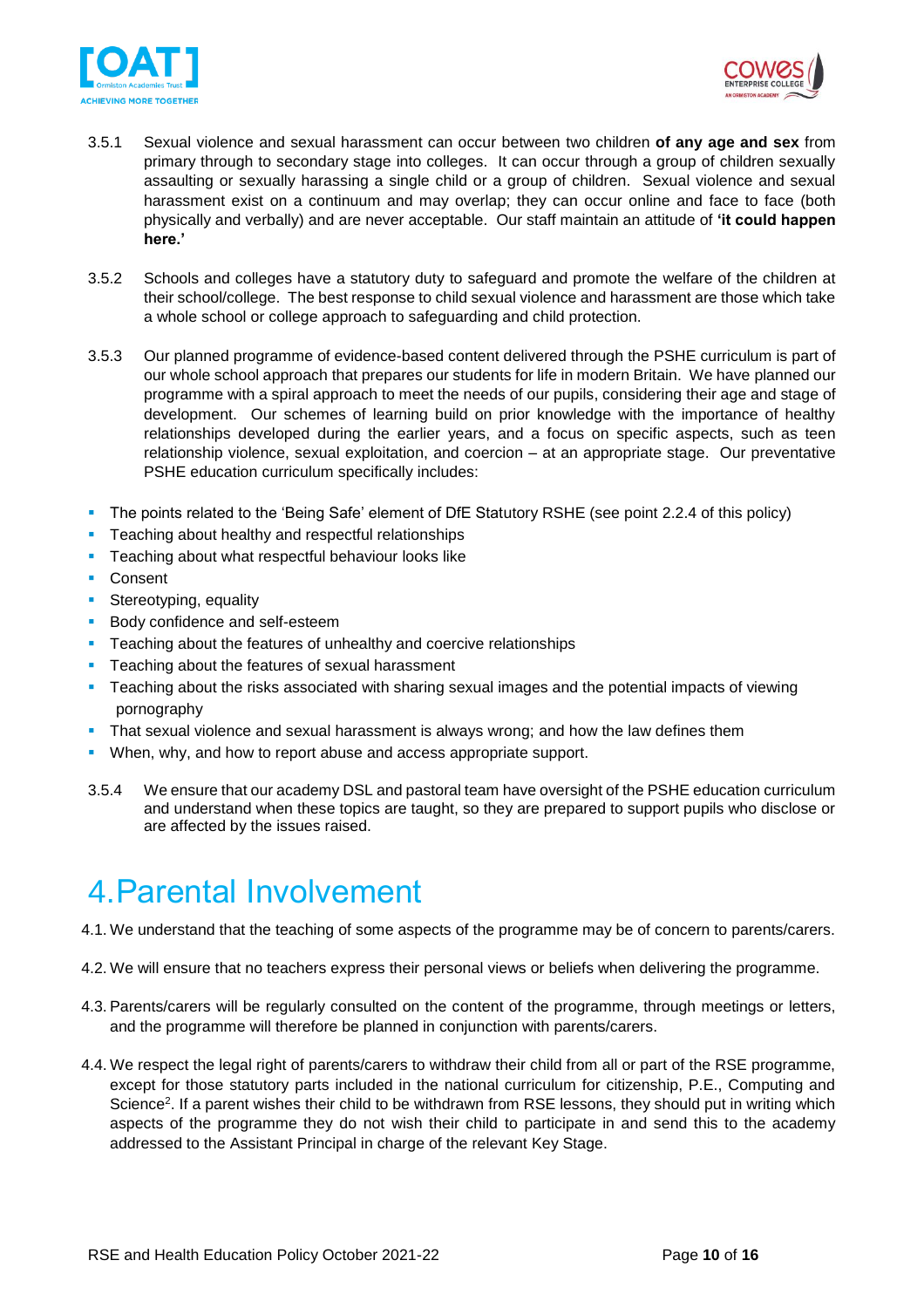



- 4.5. Before granting any such request the Assistant Principal will discuss the request with parents and, as appropriate, with the child to ensure that their wishes are understood and to clarify the nature and purpose of the curriculum. We will document this process to ensure a record is kept.
- 4.6. During this discussion the Assistant Principal will discuss with parents the benefits of receiving this important education and any detrimental effects that withdrawal might have on the child. This could include any social and emotional effects of being excluded, as well as the likelihood of the child hearing their peers' version of what was said in the classes, rather than what was directly said by the teacher.
- 4.7. Once those discussions have taken place, except in exceptional circumstances, we will respect the parents' request to withdraw the child, up to and until three terms before the child turns 16. After that point, if the child wishes to receive sex education rather than be withdrawn, we will make arrangements to provide the child with sex education during one of those terms.
- 4.8. This process is the same for pupils with SEND. However, there may be exceptional circumstances where the SENDCO may want to take a pupil's specific needs arising from their SEND into account when making this decision. Additional support may be offered to ensure the best learning outcomes where appropriate.
- 4.9. The academy always complies with the wishes of parents in this regard and will provide appropriate sources of information for parents who wish to withdraw their children. If a parent withdraws their child from topics that **are not included in the statutory National Curriculum**, after meeting with the academy to discuss their concerns, then the academy will make alternative arrangements for the pupil.
- 4.10. A list of the statutory topics included in the national curriculum at the different key stages, can be found in Appendix 2.

# <span id="page-10-0"></span>5. Equal opportunities

- 5.1. We understand and abide by The Equality Act 2010, and fully respect the rights of pupils and staff members.
- 5.2. Under the provisions of the Equality Act, we will not unlawfully discriminate against pupils because of their age, sex, race, disability, religion or belief, gender reassignment, pregnancy or maternity, marriage or civil partnership, or sexual orientation (collectively known as the protected characteristics). We will also make reasonable adjustments to alleviate disadvantage and be mindful of the SEND Code of Practice when planning for these subjects.
- 5.3. We are dedicated to delivering the relationship and sex education (RSE) and health education programme with sensitivity and respect, avoiding any derogatory or prejudicial terms which may cause offence.
- 5.4. We will be alive to issues such as everyday sexism, misogyny, homophobia and gender stereotypes and take positive action to build a culture where these are not tolerated, and any occurrences are identified and tackled. We will model positive behaviours. Our pastoral and behaviour policies support all pupils.
- 5.5. Sexual violence and sexual harassment are not acceptable, will never be tolerated and are not an inevitable part of growing up. Any report of sexual violence or sexual harassment will be taken seriously. We will foster an understanding for all pupils of healthy relationships, acceptable behaviour and the right of everyone to equal treatment. This will help to ensure that pupils treat each other well and go on to be respectful and kind adults.
- 5.6. Any occurrence incidents contravening the Equality Act 2010 should be reported to a member of academy staff, who will then follow the appropriate Behaviour Policy when the pupil is on academy premises.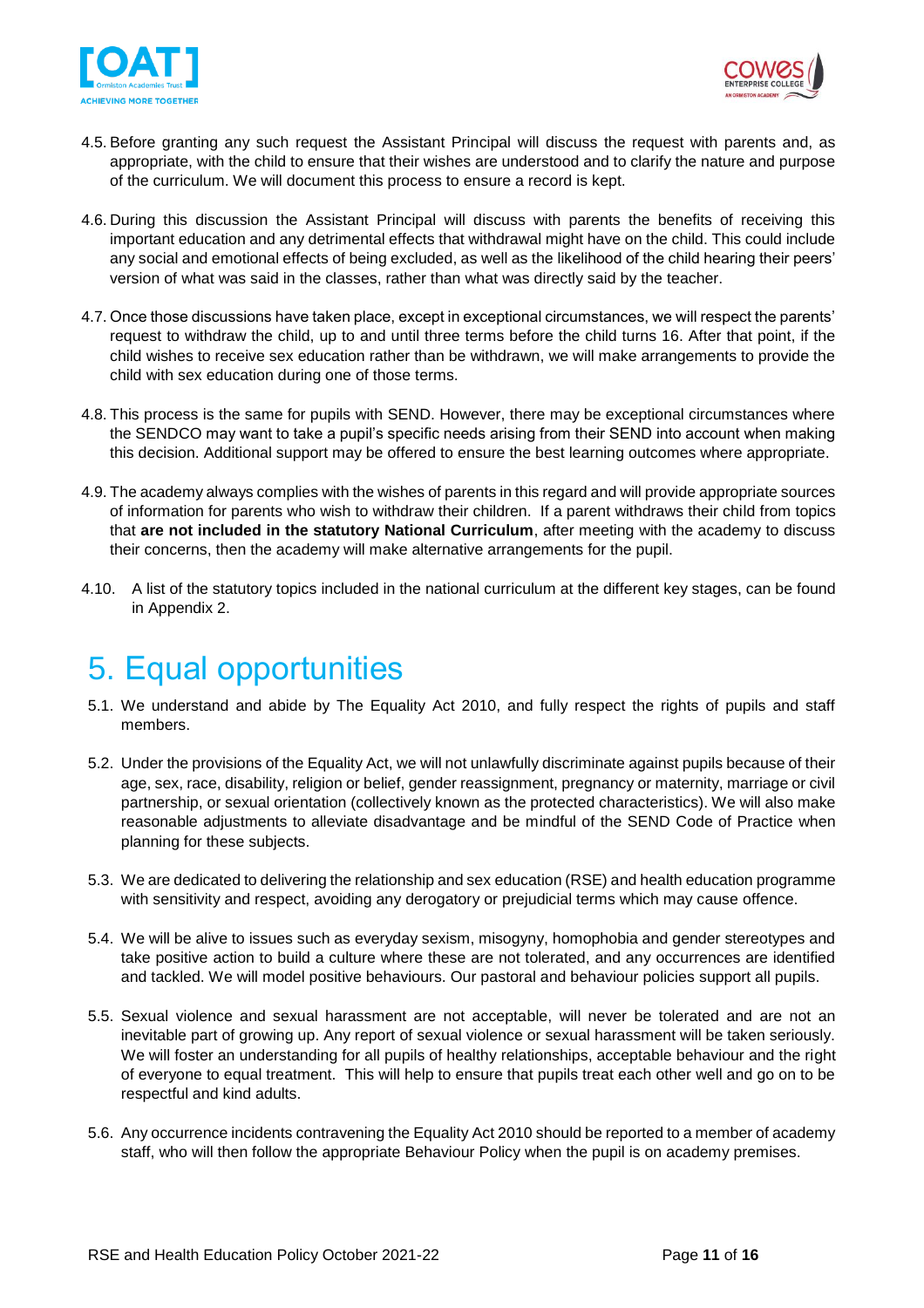



5.7. These incidents will be dealt with following the process in our Anti-Bullying Policy or the peer on peer abuse section of the Safeguarding Policy. The principal will decide whether it is appropriate to notify the police or an anti-social behaviour coordinator in their LA of the action taken against a pupil.

# <span id="page-11-0"></span>6.Assessment

- 6.1. We will have the same high expectations of the quality of pupils' work in these subjects as for other curriculum areas. A strong curriculum will build on the knowledge pupils have previously acquired, including in other subjects, with regular feedback provided on pupil progress.
- 6.2. Lessons will be planned to ensure that pupils of differing abilities, including the most able, are suitably challenged. Teaching will be assessed and assessments used to identify where pupils need extra support or intervention.
- *6.3. Please insert your PSHE assessment structure here.*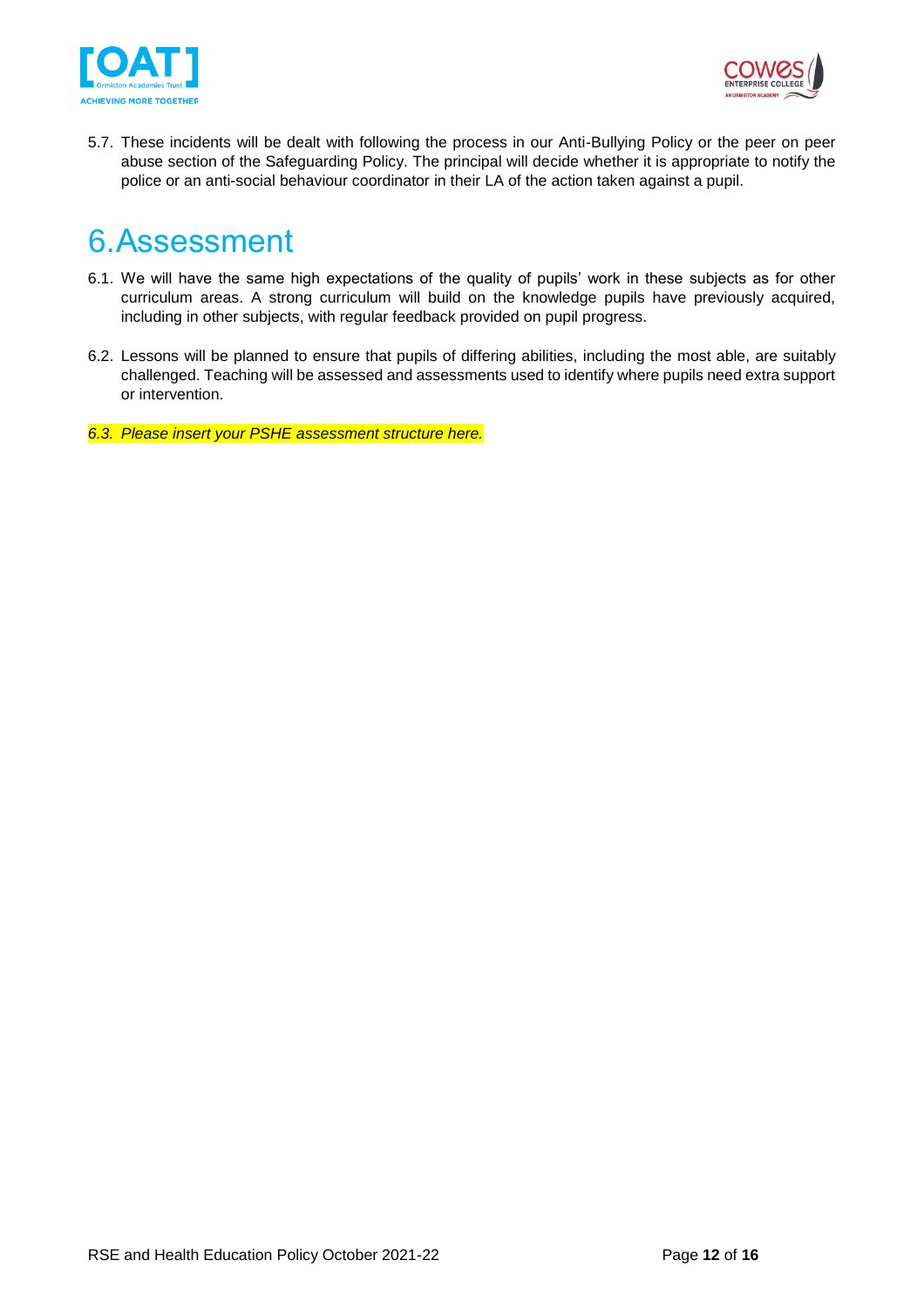

# <span id="page-12-1"></span><span id="page-12-0"></span>Appendix 1 Letter to parents/carers



Cowes Enterprise College, an Ormiston Academy

Address

Dear Parents and Carers,

You will be aware that, as a part of your child's educational experience at Cowes Enterprise College, an Ormiston Academy, we aim to promote personal wellbeing and development through a comprehensive taught programme of Personal, Social, Health and Economic (PSHE) education that gives young people the knowledge, understanding, attitudes and practical skills to live healthy, safe, productive and fulfilled lives, both now and in the future. I am writing to let you know that, throughout the year, your child's tutor group will be taking part in lessons which will focus on Relationships and Sex Education (RSE).

Relationship Education Lessons will include pupils learning about: Healthy and unhealthy relationships, different types of families, managing online relationships, menstruation and puberty, self-esteem and romance, consent, contraception, managing conflict, sexual orientation and gender identity, marriage and divorce, sexually transmitted infections, sharing explicit images ('sexting'), the effects of pornography on relationship expectations, body image and gender stereotyping, parenting skills, relationship myths, relationship/domestic abuse, forced marriage.

This is part of our school's PSHE education programme which is taught throughout the school in every year group and is monitored and reviewed regularly by the staff and governing body. For more detail about our E1M curriculum offer, please visit the school's website: https://cowesec.org/curriculum/subjects/e1m/ where you can access curriculum overviews by year group and our Relationships and Sex Education policy. All teaching in PSHE will take place in a safe learning environment and be underpinned by our school ethos and values. A variety of opportunities will be provided for pupils to ask questions in order to prepare them for relationships in the modern world.

As a school community, we are committed to working in partnership with parents. There will be opportunities throughout the year to find out more about what your child will learn, view the materials and resources being used in lessons and discover how you can best support your child to discuss these topics at home. We will advise you as to when these workshops will take place. You will also receive feedback on your child's engagement with and understanding of the programme.

Cowes Enterprise College, an Ormiston Academy respects the legal right of parents/carers to withdraw their child from all or part of the RSE programme, except for those statutory parts included in the national curriculum for citizenship, P.E., computing and science. If a parent wishes their child to be withdrawn from RSE lessons, they should put in writing which aspects of the programme they do not wish their child to participate in and send this to the academy addressed to the Assistant Principal in charge of the relevant Key Stage.

Before granting any such request the Assistant Principal will discuss the request with parents and, where appropriate, with the child to ensure that their wishes are understood and to clarify the nature and purpose of the curriculum. We will document this process to ensure a record is kept. If you have any concerns or queries about your child's participation in these lessons, please do not hesitate to contact either myself or your child's class teacher to discuss these.

Yours faithfully,

Principal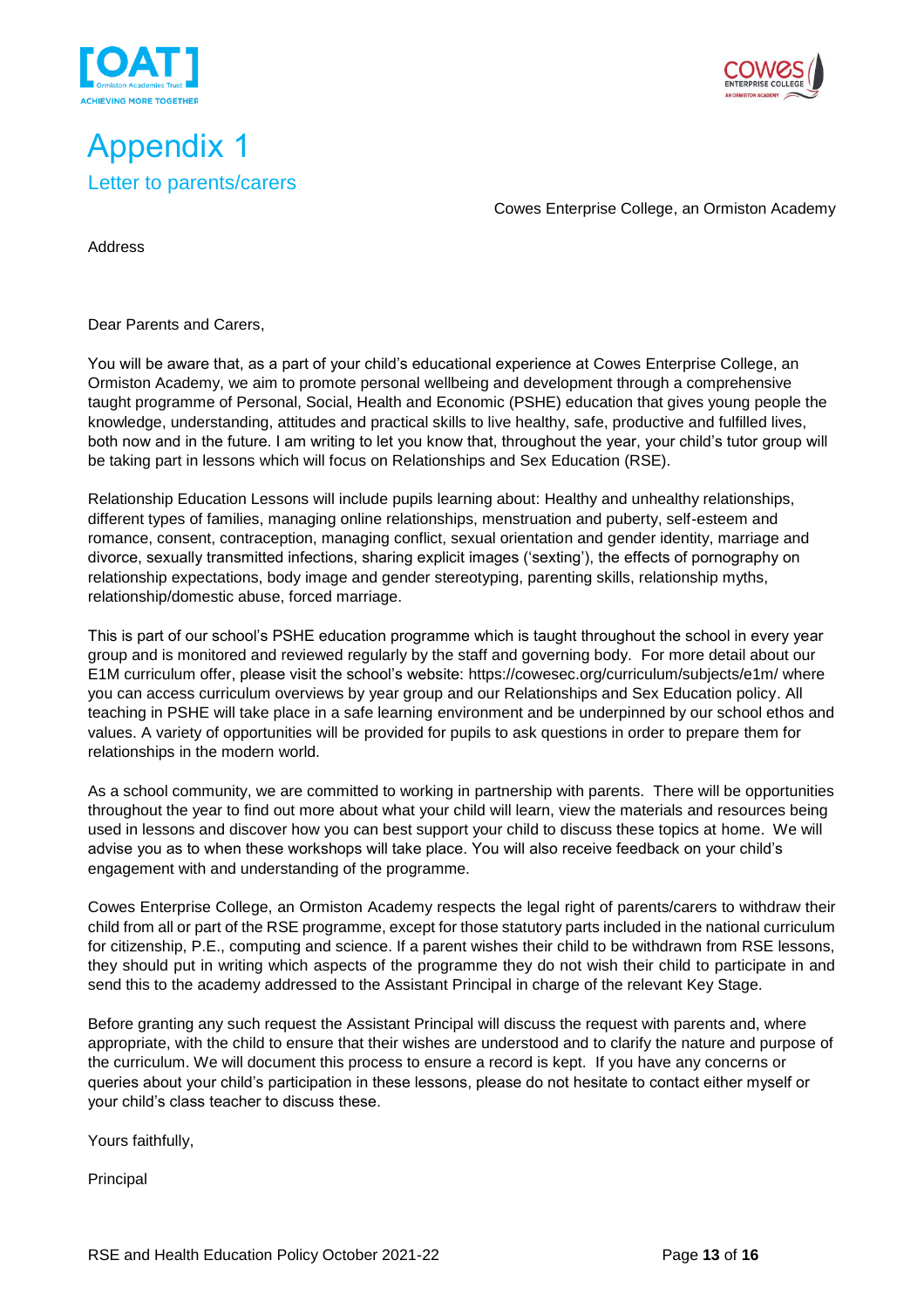# <span id="page-13-0"></span>Appendix 2

# <span id="page-13-1"></span>Science, citizenship, PE, computing, national curriculum

In accordance with the DfE's 'Relationship and Sex Education and Health Education Statutory Guidance' 2019, there are certain aspects of the subjects which are compulsory for pupils to learn.

## **National curriculum in England: Science programmes of study - Updated 6 May 2015**

# **1. KS3 Pupils should be taught about:**

- 1.1. reproduction in humans (as an example of a mammal), including the structure and function of the male and female reproductive systems, menstrual cycle (without details of hormones), gametes, fertilisation, gestation and birth, to include the effect of maternal lifestyle on the foetus through the placenta
- 1.2. reproduction in plants, including flower structure, wind and insect pollination, fertilisation, seed and fruit formation and dispersal, including quantitative investigation of some dispersal mechanisms
- 1.3. the effects of recreational drugs (including substance misuse) on behaviour, health and life processes

## **2. KS4 Pupils should be taught about:**

- 2.1. the relationship between health and disease
- 2.2. communicable diseases including sexually transmitted infections in humans (including HIV/AIDs)
- 2.3. non-communicable diseases
- 2.4. bacteria, viruses and fungi as pathogens in animals and plants
- 2.5. body defenses against pathogens and the role of the immune system against disease
- 2.6. reducing and preventing the spread of infectious diseases in animals and plants
- 2.7. the process of discovery and development of new medicines
- 2.8. the impact of lifestyle factors on the incidence of non-communicable diseases
- 2.9. principles of nervous coordination and control in humans
- 2.10. the relationship between the structure and function of the human nervous system
- 2.11. the relationship between structure and function in a reflex arc
- 2.12. principles of hormonal coordination and control in humans
- 2.13. hormones in human reproduction, hormonal and non-hormonal methods of contraception
- 2.14. homeostasis



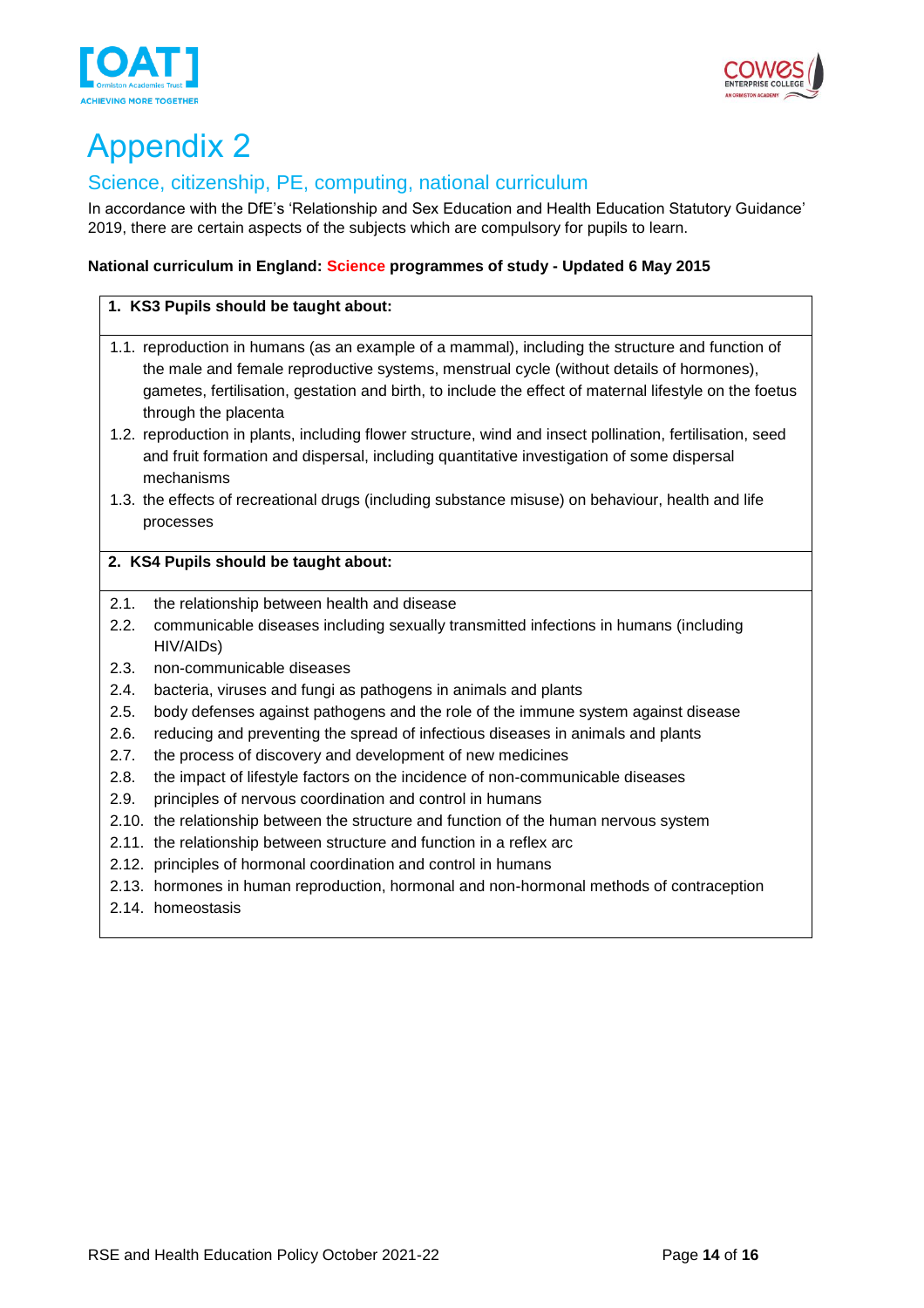



### **National curriculum in England: Citizenship programmes of study for key stages 3 and 4 Published 11 September 2013**

#### **3. Key stage 3 Pupils should be taught about:**

- 3.1. the development of the political system of democratic government in the United Kingdom, including the roles of citizens, Parliament and the monarch
- 3.2. the operation of Parliament, including voting and elections, and the role of political parties
- 3.3. the precious liberties enjoyed by the citizens of the United Kingdom
- 3.4. the nature of rules and laws and the justice system, including the role of the police and the operation of courts and tribunals
- 3.5. the roles played by public institutions and voluntary groups in society, and the ways in which citizens work together to improve their communities, including opportunities to participate in school-based activities
- 3.6. the functions and uses of money, the importance and practice of budgeting, and managing risk

### **4. Key stage 4 Pupils should be taught about:**

- 4.1. parliamentary democracy and the key elements of the constitution of the United Kingdom, including the power of government, the role of citizens and Parliament in holding those in power to account, and the different roles of the executive, legislature and judiciary and a free press
- 4.2. the different electoral systems used in and beyond the United Kingdom and actions citizens can take in democratic and electoral processes to influence decisions locally, nationally and beyond
- 4.3. other systems and forms of government, both democratic and non-democratic, beyond the United Kingdom
- 4.4. local, regional and international governance and the United Kingdom's relations with the rest of Europe, the Commonwealth, the United Nations and the wider world
- 4.5. human rights and international law
- 4.6. the legal system in the UK, different sources of law and how the law helps society deal with complex problems
- 4.7. diverse national, regional, religious and ethnic identities in the United Kingdom and the need for mutual respect and understanding
- 4.8. the different ways in which a citizen can contribute to the improvement of their community, to include the opportunity to participate actively in community volunteering, as well as other forms of responsible activity
- 4.9. income and expenditure, credit and debt, insurance, savings and pensions, financial products and services, and how public money is raised and spent